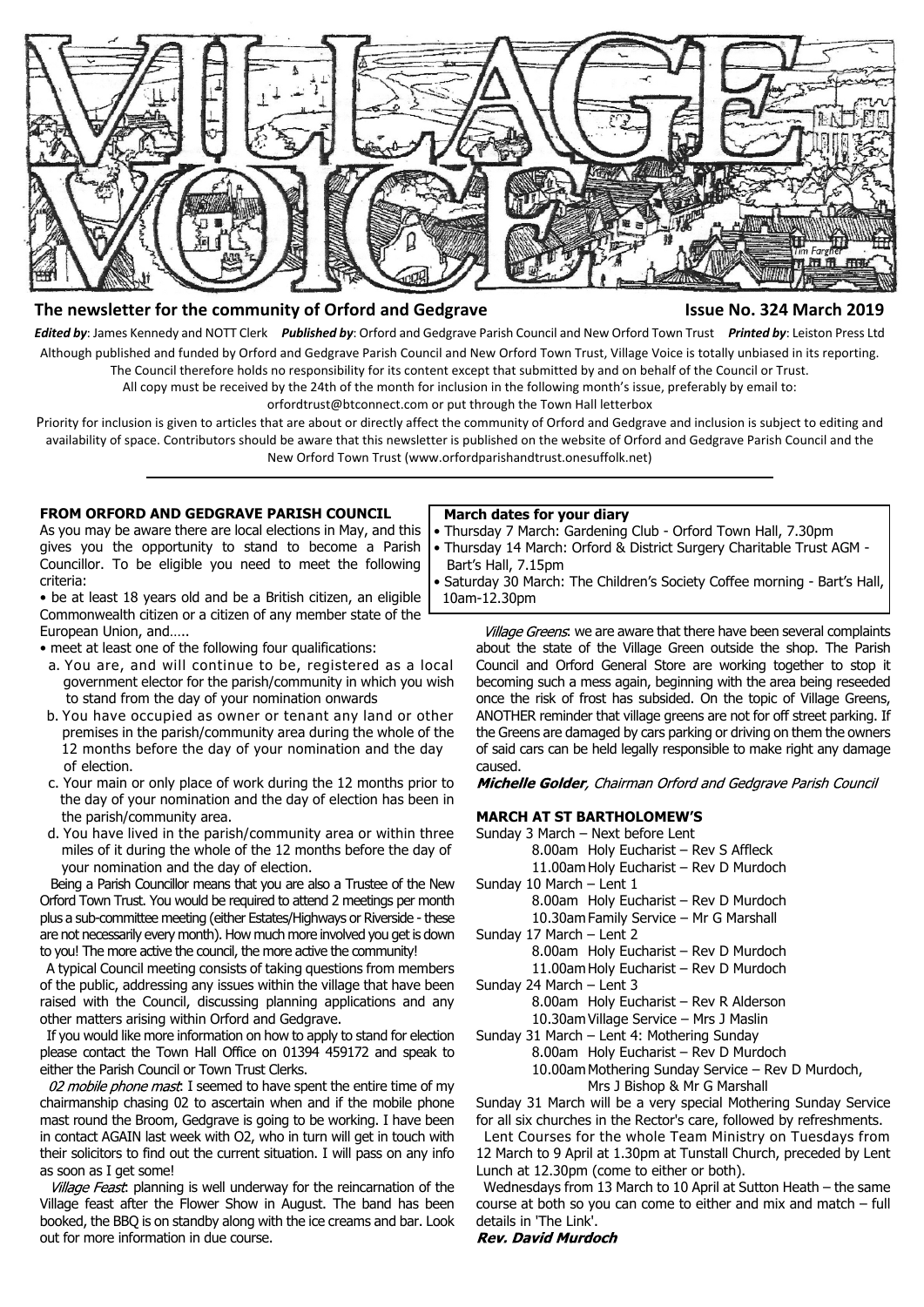#### **MARCH AT ORFORD METHODIST CHURCH**

Sunday 3 March 10.30am Stephen Caley – Soup & Pud Sunday 10 March First in Lent

10.30am Service arranged locally

Sunday 17 March 10.30am Stephen Caley

Sunday 24 March 10.30am Rev. Martin Dawes and Rev. Stephen Yelland Communion 4pm Cream Tea & Sing

Sunday 31 March Mothering Sunday

10.30am Stephen Caley Refreshments follow the morning services Weekly events:

 MONDAY TEA ROOM – open 11am–2pm (ish) – a great way to meet up for coffee and lunch – always good food and friendship on offer and there's art and craft, cards and much more!

WEDNESDAY LUNCH – served at 12.30pm – join with us as often as you wish – booking is necessary.

 SHROVE TUESDAY 4 MARCH: SOUP AND PANCAKES from 12  $ncon - 2nm$ 

 CREAM TEA & SING (your favourite hymns/songs) SUNDAY 24 March 4–5pm

**Stephen Calev** 

## **ORFORD SPORTS AND RECREATION CLUB**

Hello from everyone at the club. Hopefully spring is on the horizon, and with that in mind the dates for this year's Bike Meet nights have been arranged. As with last year they will be held on the second Thursday evening of the month, from April through until September, starting on Thursday 11 April from 6pm (remember, bike not essential, burger & chips & bar available).

• Bingo night is on Friday 29 March starting at 8pm

• Club nights Monday and Friday evenings from 8:30pm

 Just to clear up some possible confusion: on live music nights everyone is welcome, but some live groups may not be deemed suitable for young children.

Mark Smy, OSRC Secretary, tel 450358

#### **FRIENDS GARAGE**

Hopefully many of the Community will already know from Harry Cole's recent email that largely due to the magnificent efforts of members of both our village and the surrounding villages through our petition and via objections to Suffolk Coastal District Planning, Mike North , the developer has withdrawn Planning Application DC/18/5246/FUL to develop the Friend's Garage Site.

 A revised proposal for development of the site is being put together which retains a larger shop with parking and fuel pumps opening into Front Street. An expert team of four residents (Ian Watkins, Nick Gold, Edward Greenwell and Harry Cole), with the support of your Parish Council, are negotiating with Mike North and the present owner of the site, Tom Massey on behalf of the village with a view to this revised application being submitted. An initial priority is to acquire for the village a part of the present Friends Garage site of adequate area for the new shop and pumps. Several villagers have already offered generous support to facilitate this acquisition. A community company will be set up to hold this new asset for the village and surrounding communities.

 There is still much to be done to completely achieve our goals of retaining an enhanced shop with parking facilities and fuel pumps opening into Front Street. A good start has been made by our negotiating team who are working hard for us on taking the project forward. Progress will be regularly communicated to you all both via email and the Village Voice in the months to come.

## **Peter Smith**

#### **ORFORD & DISTRICT SURGERY CHARITABLE TRUST AGM**

The ODSCT has two purposes: it manages and applies funds for the benefit of users of the Orford Surgery and it oversees the ODSCT Care Fund. The Care Fund was created when the ODSCT received the residue of Esmond House Day Care Centre Charity funds in 2012 and at present it is available via the District Nursing Team to the elderly and disabled of Butley, Chillesford, Iken, Orford & Gedgrave and Sudbourne. The AGM will be held in Bart's Hall, Orford on Thursday 14 March starting at 7.15pm. All are welcome.

**Corinne Lusher** - Secretary, ODSCT Management Committee

#### **THE CHILDREN'S SOCIETY COFFEE MORNING**

Bart's Hall, Broad Street, Orford on Saturday 30 March, 10am– 12.30pm. Stock up on lovely greetings cards from Jill's stall, come for coffee, cake and a chat with piano accompaniment. Note to Children's Society Moneybox Holders: please bring your box for emptying.

 Thank you to all box-holders who put their small change into their boxes throughout the year and helped to raise a record £491.10 last year (April 2018). Thank you also for coming to my coffee morning last year and helping raise a further £181.40. Please let me know if you would like to have a collection box of your own. Many thanks again.<br>**Fiona Raison** – Children's Society Local Secretary, 450494

#### **ORFORD SCHOOL EASTER EGG HUNT 2019**

Orford Primary School are holding their SPEGGTACULAR Easter Egg Hunt at Orford Castle again this year on Saturday 20 April. Gates open at 9.45am for a prompt 10.30am start. There will be stalls including chocbola, raffle, guess the name of the bunny and a refreshments stall. Entrance fee is £3 per child with all proceeds going to Orford Primary School.

 If you are able to donate sweets or chocolate eggs for the hunt then you will find a donation box from 6 April at the newspaper kiosk (thank you Linda!) and you can also drop off donations during school hours into the School reception area. We would also welcome any cakes, buns or biscuits to sell on the refreshments stall on the day. If you need these to be collected on Friday 19 April you can always ring Sarah Felton 01394 450409 or drop them off in the morning from 8.30am at the Castle. Thank you for your continued support - we couldn't do it without our wonderful community!

**OSLOF (Orford School League of Friends)** 

## **ORFORD & DISTRICT GARDENING CLUB**:

## **Our next open event: Climbers, Creepers and Crawlers and photographic tips for gardeners**

Speaker: Michael Warren. FIoH

Venue: Orford Town Hall Back Room

Date and time: Thursday 7 March 2019, 7.30pm

Michael is a founder member of the Garden Media Guild of which he has been the Chair and President in the past. He travels extensively photographing, writing and lecturing. His horticultural career spans the past 41 years. Michael will share his knowledge of all types of plants which creep, climb or crawl. He will give us some tips on photographing gardens – something which we all love to do and I'm sure we can improve on!

The Wonderful World of Salvias - Janet Buist was unable to come to talk to us but we have re-booked her for 2020 so she is still to come!

Monkey Puzzle Miscellany - David Gedye kindly stepped in at very short notice and told us stories you have probably never heard about Monkey Puzzle trees. His interest in these trees began with a family story which was given a boost when he inherited a photograph of the noblest Monkey Puzzle of the nineteenth century and the only known photograph of an original Archibald Menzies tree. His research then began... Many members really enjoyed David's well illustrated talk and not least some wonderful examples of wood from Monkey Puzzle trees which had been worked to highlight the delightful markings it has, in the form of a bowl and lamp. These were from a West Country colleague and friend of his.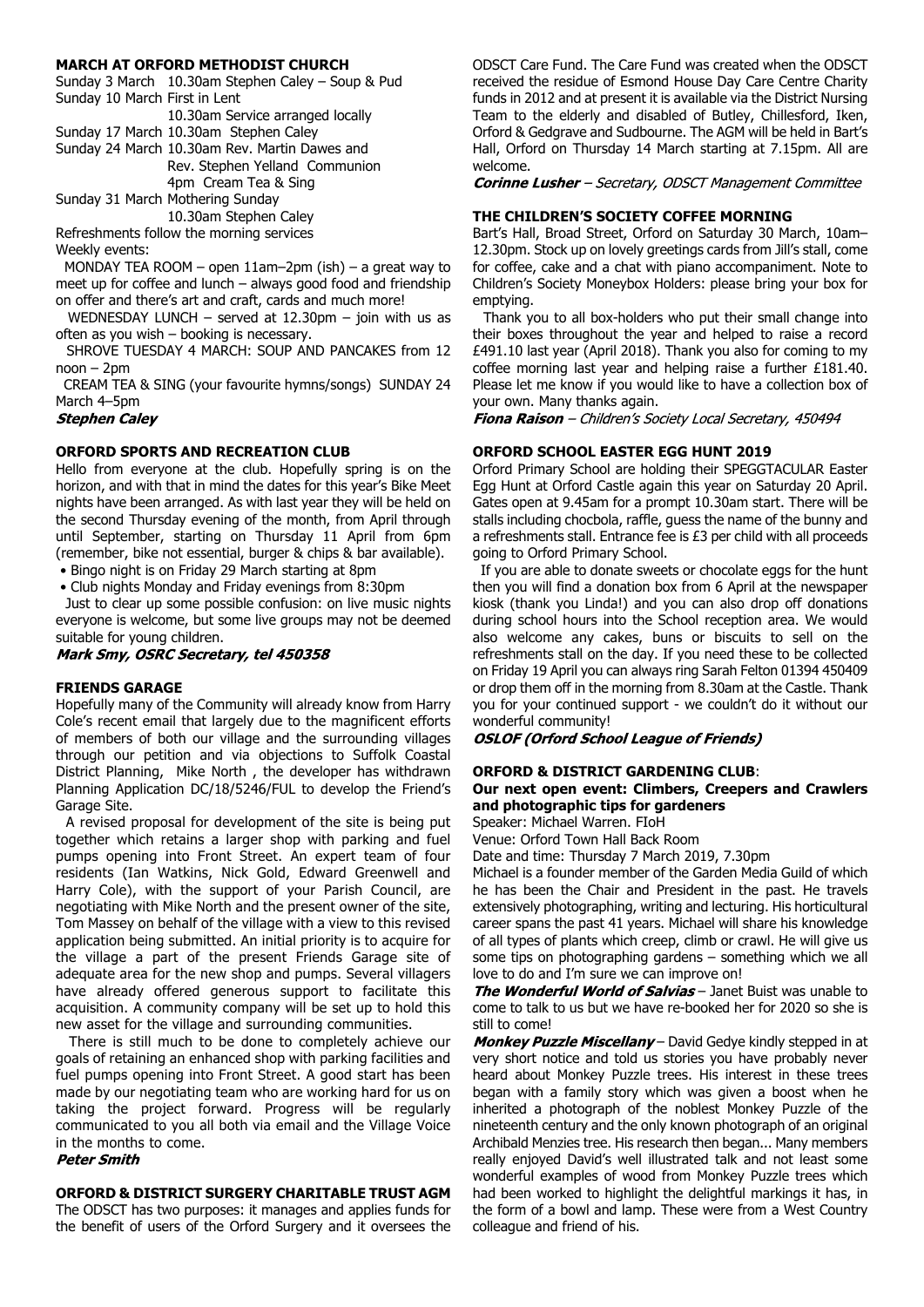#### 2019 Programme

It's not too late to join at a fee of £15 for the calendar year or just come along for £4 per talk. Propagation Workshop: 29 March 10am–3.30pm (members only) £35.

By popular request Neill Ludmon will again lead us in a practical workshop. He will demonstrate gathering and sowing seed and the aftercare of new plants. You will learn how to take hard and soft tip cuttings from perennials and methods of division including Iris. Coffee, tea and lunch is included and you will get your hands dirty! Places limited to 15. Do come.

Taster for some of the 2019 Programme:

- 4 April, 'Shade loving plants' Melanie Collins Mickfield Hostas and owner of the National Collection and RHS Gold Medal Winner. First Competition: Photo of winter in my garden NEW in 2019 Prize of 2 complimentary tickets for the 2020 July coach trip.
- Wednesday 10 April, afternoon visit to Wyken Hall Gardens car-sharing trip. It includes a talk by the Head Gardener and tea and scones (members only).
- 2 May, Successfully Growing Sweet Peas and Sweet Pea plants for sale – John Henson – long standing specialist in Sweet Peas Hoping to see you soon…

## **Polly Sharkey, Chair**

01394 450959 creativefutures98@btinternet.com

# **ORFORD AND DISTRICT HISTORY**

For those of you that don't know, I have just been appointed Editor of the Orford & District Local History Bulletin. The next issue will be published in June and is expected to have something in the order of 32 pages as normal.

 This issue is planned to include part 2 of In Memoriam, a series of biographies of WWI Orford residents, an article about the history of sport in the Orford district, Turner in East Anglia, Ship Carvings on Trees in Rendlesham and the Flower Show's history.

 So if you would like to join the Friends of Orford Museum, please contact the Chair, Elizabeth Spinney on 01394 450622. For £18 double/ £12 single each year, you will receive the annual Bulletin, 2 or 3 newsletters, free access to both the Castle and the Museum and invitations to the talks and visits.

Mike Sharkey, Editor, 01394 450959

#### **ORFORD TENNIS COURTS 2019**

Just a note to say that I am delighted to announce that bookings can now be made in the Orford Craft Centre. They are open from 10am–4.30pm every day except Monday. (In the summer months, this may change to include Monday.) You can also book the courts by phone on 01394 450678 when the Centre is open. Those without season tickets can play and pay £1 per hour for children and £2 for adults. They will lend you a key which must be returned when you finish playing. I am very grateful to Ian and Suzanne Ballantine for agreeing to take this on.

Diana Grayburn

# **HANDS ON HERITAGE - TRUSTEE NEEDED BY ESTABLISHED LOCAL YOUNG PEOPLE'S CHARITY**

Are you looking for a rewarding opportunity to use your free time and expertise in a way that helps school children and young people learn about their heritage?

 We are looking for a new Trustee. Ideally with skills and experience to contribute as Treasurer, or with other skills suitable for a Charity Trustee. We are a self funding Community Incorporated Charity called 'Hands on Heritage' with a big future and the full support of Suffolk schools, providing we can fully fund our future operation.

 We allow students the chance to learn about their heritage and experience how people in the past overcame the challenges of living and working together as a community through a series of practical workshops and experiences.

 Located in Tunstall forest near Snape, which is managed by the Forestry Commission, we offer educational visits for schools, youth and adult groups. Run by a site manager and supported by a dedicated group of skilled volunteers, we offer day visits and overnight stays for visitors aged 7 and upwards.

 If you are interested please contact the Trustee Secretary, Stephen Worrall on 01394 450095 or stephen.j.worrall@gmail.com for more information. **Stephen Worrall** 

## **ORFORD ORGAN PROJECT UPDATE**

At the beginning of March, the 'new' Orford Organ will arrive in many pieces, from Cousans Organ Builders in Leicester to be built in situ. As a once in a lifetime event of the church and village, schoolchildren from Orford Primary School will visit the church to sketch progress as the instrument is being installed. This will provide a unique, extra -curricular opportunity for the children to witness craftsmen at work, bringing to life their 'new' church organ – likely to be something they will never see again in their lifetime.

 On Easter Sunday, the organ will be dedicated by the Bishop, followed by a few weeks of 'running it in'! With 1,924 pipes and many moving parts, there will be some fine tuning required to ensure that everything is performing as it should before being truly tested by the participants in the inaugural Organ Festival planned for May 2019.

 During the organ festival, the children have been invited to participate in a free Family Concert. They will contribute their own poetry and visual materials for the event. The Family Concert is privately sponsored and is intended to include the widest constituency of villagers so please look out for the full details in the next edition.

 Looking ahead, the medium-term goal of the Organ project is to build on the established, strong choral tradition of Orford Church with the establishment of an Organ Academy for Suffolk. The vision is to enable and advance the training of organists, making Orford a centre of excellence for a new generation of organ and choral talent, possibly, in partnership with the Royal College of Organists.

 For more information about the project, please visit www.orfordorganproject.com to see the latest Gallery of restoration photos. You can also donate to the appeal if you would like to.

## **Ciara Scallon**

## **THE PENINSULA PRACTICE MARCH NEWSLETTER eConsult**

The Peninsula Practice has launched a new eConsult service, which enables you to seek online advice from your GP. You can also request general or administrative advice. Plus eConsult allows you to seek self-help information from the NHS and advice or help from appropriate local services.

 To access eConsult please go to the practice website www.thepeninsulapractice.co.uk and click on 'consult your doctors online'. eConsult will ask you questions about your symptoms. This is then sent to the Practice to decide on the best course of action for you. You will then receive a response by the end of the next working day.

 eConsult is available to use at any time, from any device as long as you have access to the internet. This means you can ask advice from your GP without having to make an appointment. eConsult is designed by NHS doctors for you and is the leading online consultation provider across the UK.

 GP CLOSURE AFTERNOON: the surgery will close on Thursday 14 March at 13.00 for training.

#### **MARCH AT THE KING'S HEAD**

With Spring on our door step, we are busy planning a wide range of activities and entertainment for the period ahead. Here is a list of events we have planned:

Saturday 16 March - Live Music - Silbury Hill - After last year's fantastic performance, we are delighted to have the acclaimed duo of Scott and David playing their own combination of rock, folk, prog,